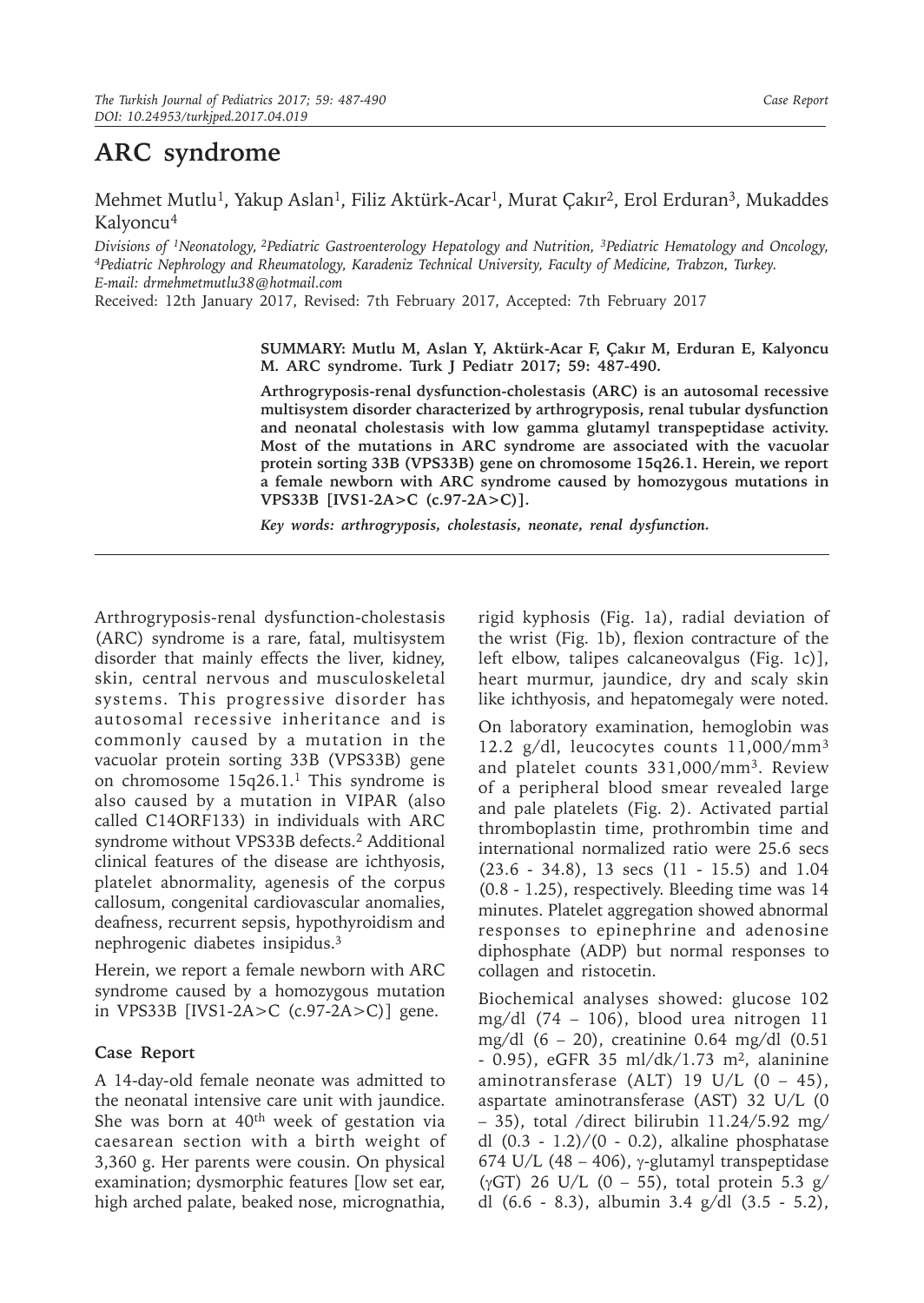phosphate 3.64 mg/dl (2.5 - 4.5), calcium 10.1 mg/dl (8.8 - 10.6), creatine kinase 157 U/L (20-200), ferritin 651.3 ng/ml (11 - 306.8), and procalcitonin 0.44  $\mu$ g/L (< 0.5).

Thyroid function tests revealed that thyroidstimulating hormone 20.41  $\mu$ IU/ml (0.27-4.2) and free thyroxine 1.68 ng/dl (0.93 - 1.7). Plasma alpha 1 antitrypsin, alpha fetoprotein, sweat chloride concentration, amino acid analysis of blood, and tandem mass spectroscopy were normal.

Arterial blood gas analysis showed pH 7.34,  $pCO<sub>2</sub>$  32.8 mmHg, HCO<sub>3</sub> 18.8 mmol/L, base excess -7.2 mmol/L.



**Fig. 1a**. Rigid kyphosis **1b**. Radial deviation of the wrist **1c**. Talipes calcaneovalgus of the patient with ARC syndrome



**Fig. 2**. Abnormally large homogenous, nongranular greyappearing platelets of the patient with ARC syndrome



**Fig. 3**. Sequence chromatogram showing IVS1-2A>C (c.97- 2A>C) splicing acceptor site mutation in *VPS33B* gene. Arrow shows the position of the substitution.

Urine and urine amino acid analysis showed glucosuria, generalized aminoaciduria, tubular proteinuria and phosphaturia. Urine specific gravity was 1.006. Tubular phosphate reabsorption ratio was 52%. She had polyuria (9.8 ml/kg/h).

Microbiologic evaluation for the antibodies against toxoplasmosis, rubella and cytomegalovirus was negative.

Echocardiography showed ventricular septal defect (VSD) and atrial septal defect (ASD). Ultrasonographic evaluations revealed dislocation of both hip joints and medullary nephrocalcinosis. Cranial magnetic resonance imaging was normal. Brainstem evoked response audiometry test was bilaterally negative.

Liver biopsy could not be performed due to the risk of bleeding. The diagnosis was confirmed by genetic analysis and the result was a homozygous mutation in VPS33B gene (NG\_012162.1) [IVS1-2A>C (c.97-2A>C)] (Fig. 3).

The patient experienced three clinical episodes of sepsis in the hospitalization period. Despite appropriate antimicrobial therapy, the patient died at sixty days of her life due to a third sepsis episode. *Klebsiella pneumoniae* grew in the urine culture but not in the blood cultures in this sepsis episode. Genetic counseling was given to the patient's parents. A written consent form was obtained from the parents of the patient to present this case.

## **Discussion**

In this manuscript; we report a neonate with a homozygous mutation in the VPS33B gene [IVS1-  $2A > C$  (c.97-2A $>$ C)], with the classical clinical features of ARC with additional clinical features including ichthyosis, platelet abnormality, congenital cardiovascular anomalies, deafness, recurrent sepsis, hypotonia, hypothyroidism and failure to thrive. It is known that this mutation is defined in a patient that has unknown ethnic group.<sup>4</sup> To our knowledge this case, with c.97- 2A>C mutation, is the first reported patient with ARC in Turkey.

The genetic lesion responsible for the phenotype has been mapped; a germline mutation in the VPS33B gene; which is a member of the Sec-1/Munch 18 family that involved in vesicular trafficking among cell compartments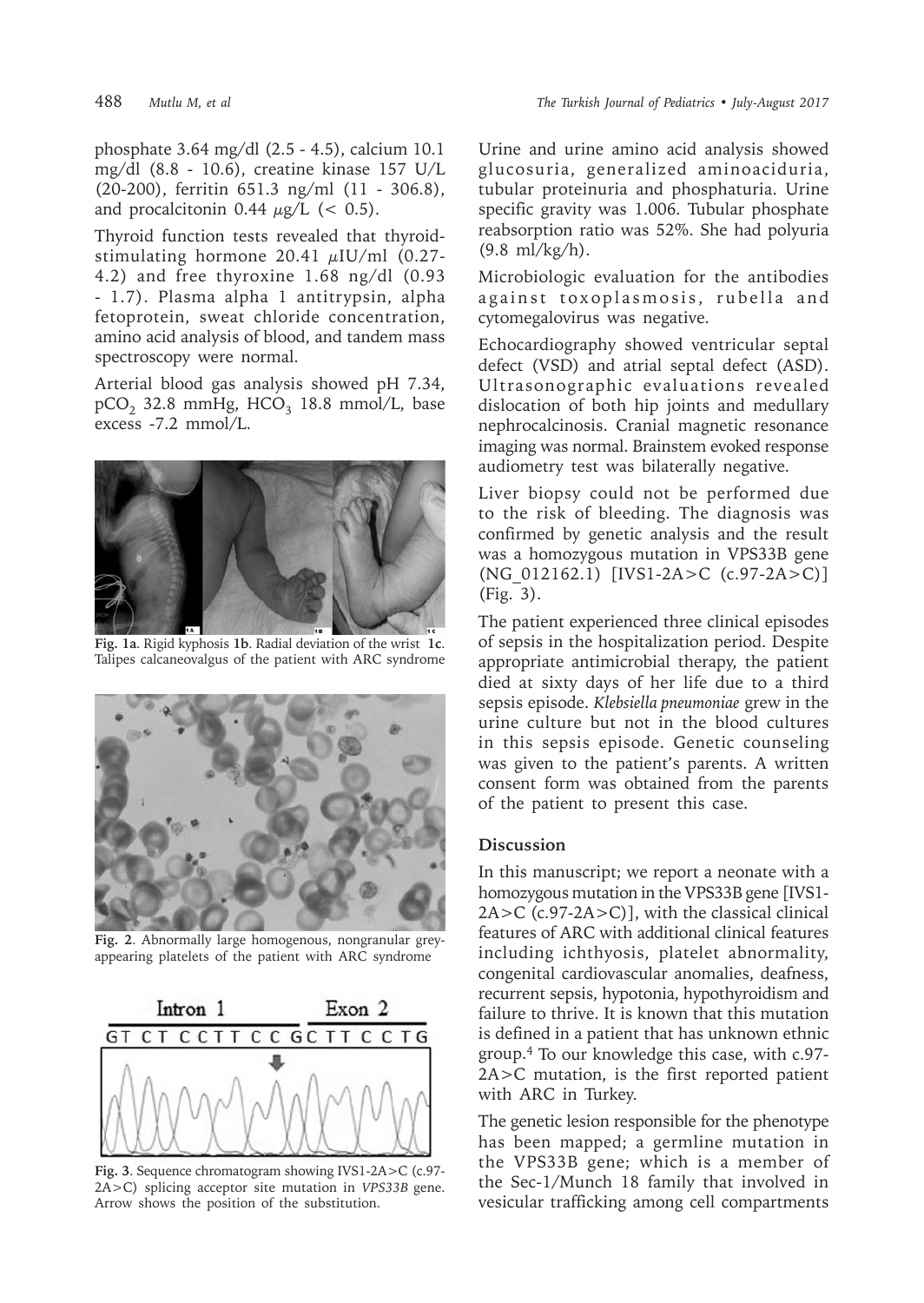in processes such as synaptic transmission, vesicular exocytosis, and general secretion. They modulate membrane fusion events by their strong interaction with the members of the syntaxin family. These proteins are widely expressed in throughout body including liver, skin, brain, kidneys and skeletal muscle which may explain the systemic symptoms observed in ARC syndrome. $<sup>1</sup>$ </sup>

Arthrogryposis is a cardinal feature of ARC syndrome and manifests as radial deviation of the wrist, dislocation of the joint, vertical talus, flatfoot, pathologic fracture, rigid kyphosis, pes calcaneovalgus, muscular atrophy, and flexion contractures of the limbs.<sup>5</sup> In our case; rigid kyphosis, radial deviation of the wrist, flexion contracture of the left elbow, dislocation of the hip joint and talipes calcaneovalgus were present.

Renal tubular dysfunction is another cardinal feature of ARC syndrome. It is characterized by renal tubular acidosis, nephrogenic diabetes insipidus, glucosuria, aminoaciduria and phosphaturia.<sup>3</sup> Nephrocalcinosis may be seen on ultrasonograpic examination<sup>3</sup>. In our case, glucosuria, aminoaciduria, proteinuria, phosphaturia, polyuria, mild metabolic acidosis and nephrocalcinosis were present.

Neonatal cholestatic jaundice is another cardinal feature of ARC syndrome. Hepatomegaly, cholestatic jaundice with consistently low γGT is the most common characteristic of ARC syndrome.<sup>3</sup> However, ARC syndrome with high γGT levels caused by VPS33B mutation has been reported.<sup>6</sup> AST and ALT levels may be normal or slightly elevated<sup>3</sup>. In our case, hepatomegaly, cholestatic jaundice with normal γGT, normal AST and ALT levels were present.

Life-threatening hemorrhage due to platelet dysfunction is an important clinical feature. Platelet function abnormalities are likely to be secondary to marked reduction of  $\alpha$ -granules biosynthesis.7 Platelet morphology is abnormal in ARC syndrome with large, agranular, and pale-appearing platelets seen in grey platelet syndrome.<sup>8</sup> Our case had large, agranular, pale-appearing platelets on review of peripheral blood smear and had abnormal responses to epinephrine and ADP, but normal responses to collagen and ristocetin in platelet aggregation studies, as Saadah et al. reported.<sup>8</sup>

Organ biopsy can be dangerous because of the risk of severe bleeding in an ARC suspected patient. Mutation analysis should be preferred for diagnosis.9,10 Therefore, biopsy was not performed on the patient and the diagnosis was confirmed by genetic analysis.

Congenital heart disease and central nervous system anomalies can occasionally be seen in patients with ARC syndrome.<sup>3</sup> Our patient had VSD and ASD, but had not central nervous system anomalies. The other additional features of ARC syndrome including ichthyosis, deafness, recurrent sepsis, and hypothyroidism were also present in our patient.

Unfortunately, no curative treatment of ARC syndrome is yet available. Current therapeutic strategies are supportive care including fluid infusion, antimicrobial treatment, fat-soluble vitamins and ursodeoxycholic acid, calcium glubionate, L-thyroxine and phosphate supplementation.<sup>3</sup> Death occurs in the first year of life in most cases. These treatments were administered to our patient. Despite appropriate antimicrobial therapy, the patient died at sixty days of her life due to a third sepsis episode.

In summary; ARC syndrome should be kept in mind in patients with cholestatic jaundice with consistently low γGT, and musculoskeletal abnormality. Despite intensive management, clinical course in ARC syndrome is poor. Confirmation of diagnosis with genetic tests and genetic counseling to the affected families are important.

## **REFERENCES**

- 1. Gissen P, Johnson CA, Morgan NV, et al. Mutations in VPS33B, encoding a regulator of SNARE-dependent membrane fusion, cause arthrogryposis-renal dysfunction-cholestasis (ARC) syndrome. Nat Genet 2004; 36: 400-404.
- 2. Cullinane AR, Straatman-Iwanowska A, Zaucker A, et al. Mutations in VIPAR cause an arthrogryposis, renal dysfunction and cholestasis syndrome phenotype with defects in epithelial polarization. Nat Genet 2010; 42: 303-312.
- 3. Zhou Y, Zhang J. Arthrogryposis-renal dysfunctioncholestasis (ARC) syndrome: From molecular genetics to clinical features. Ital J Pediatr 2014; 40: 77.
- 4. Smith H, Galmes R, Gogolina E, et al. Associations among genotype, clinical phenotype, and intracellular localization of trafficking proteins in ARC syndrome. Hum Mutat 2012; 33: 1656-1664.